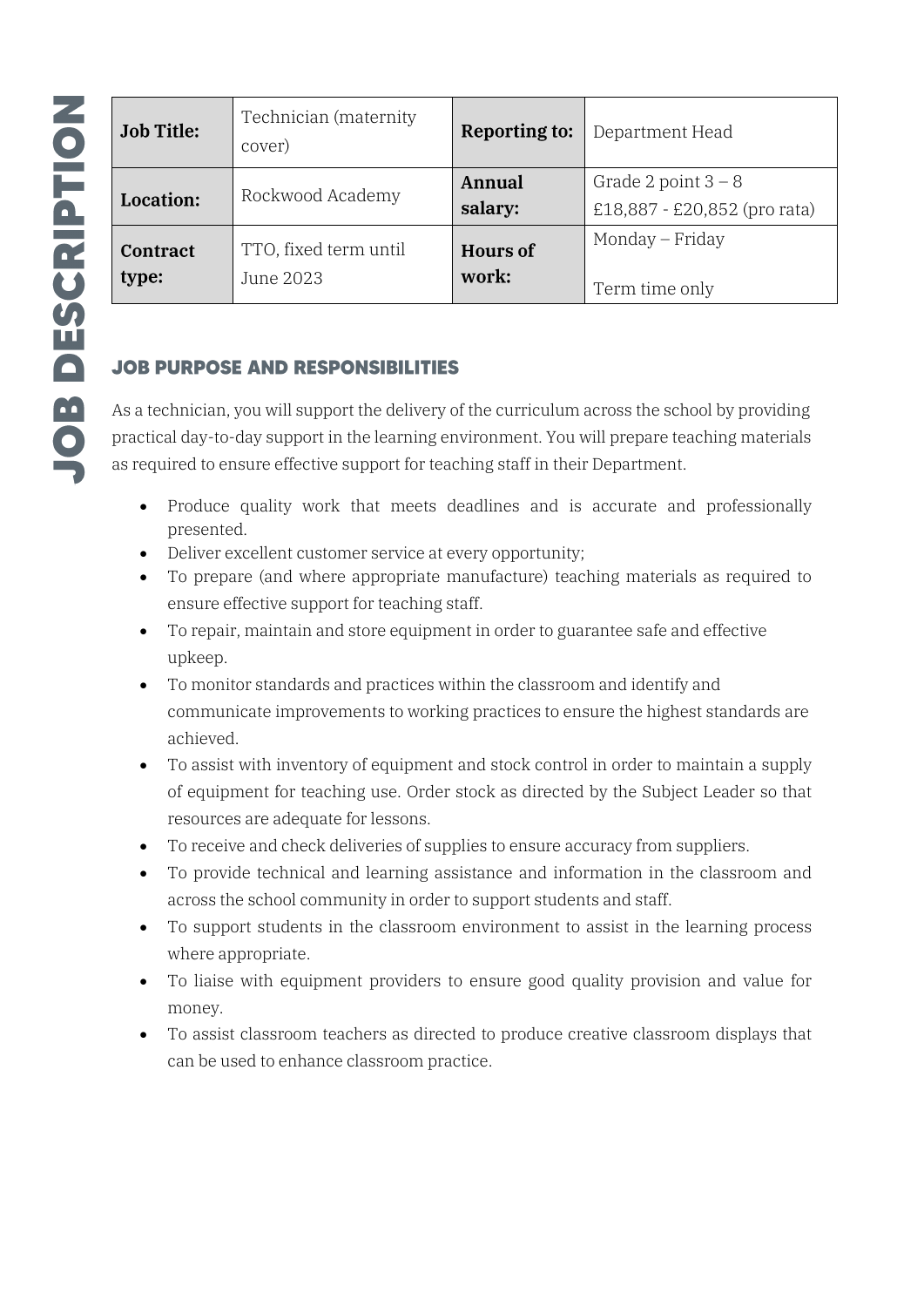

### **SPECIAL CONDITIONS OF EMPLOYMENT**

#### **REHABILITATION OF OFFENDERS ACT 1974**

This job is exempt from the provisions of the Rehabilitation of Offenders Act 1974. Appointment to this job is subject to an enhanced DBS disclosure being obtained, and any relevant convictions cautions, and reprimands being considered. Any arrests, convictions cautions or reprimands of relevance, obtained by the jobholder after enhanced DBS clearance has been acquired, must be disclosed to the Headteacher by the jobholder. Failure by the jobholder to do so, or the obtaining by the jobholder of a relevant conviction caution or reprimand, may be managed in accordance with CORE Education Trust Disciplinary Procedure.

#### **HEALTH AND SAFETY**

The jobholder is required to exercise their duty of care by taking responsibility for their own health and safety, and the health and safety of other people who may be affected by their acts or omissions (failure to act). Full guidance regarding health and safety is set out in CORE Education Trust Health and Safety Policy, and in any risk assessments relevant to the jobholder's role or circumstances. Both can be accessed via the jobholder's line manager and must be observed.

#### **EQUALITY AND DIVERSITY**

CORE Education Trust is committed to equality and values diversity. As such, it is committed to fulfilling its Equality Duty obligations and expects all staff and volunteers to share this commitment. This Duty requires the Trust to have due regard to the need to eliminate unlawful discrimination, harassment and victimisation, advance equality of opportunity and foster good relations between people who share characteristics, such as age gender, race and faith, and people who do not share them. Staff and volunteers are required to treat all people they encounter with dignity and respect and are entitled to expect this in return.

#### **TRAINING AND DEVELOPMENT**

The Academy has a shared responsibility with the jobholder for identifying and satisfying training and development needs. The jobholder is expected to actively contribute to their own continuous professional development and to attend and participate in any training or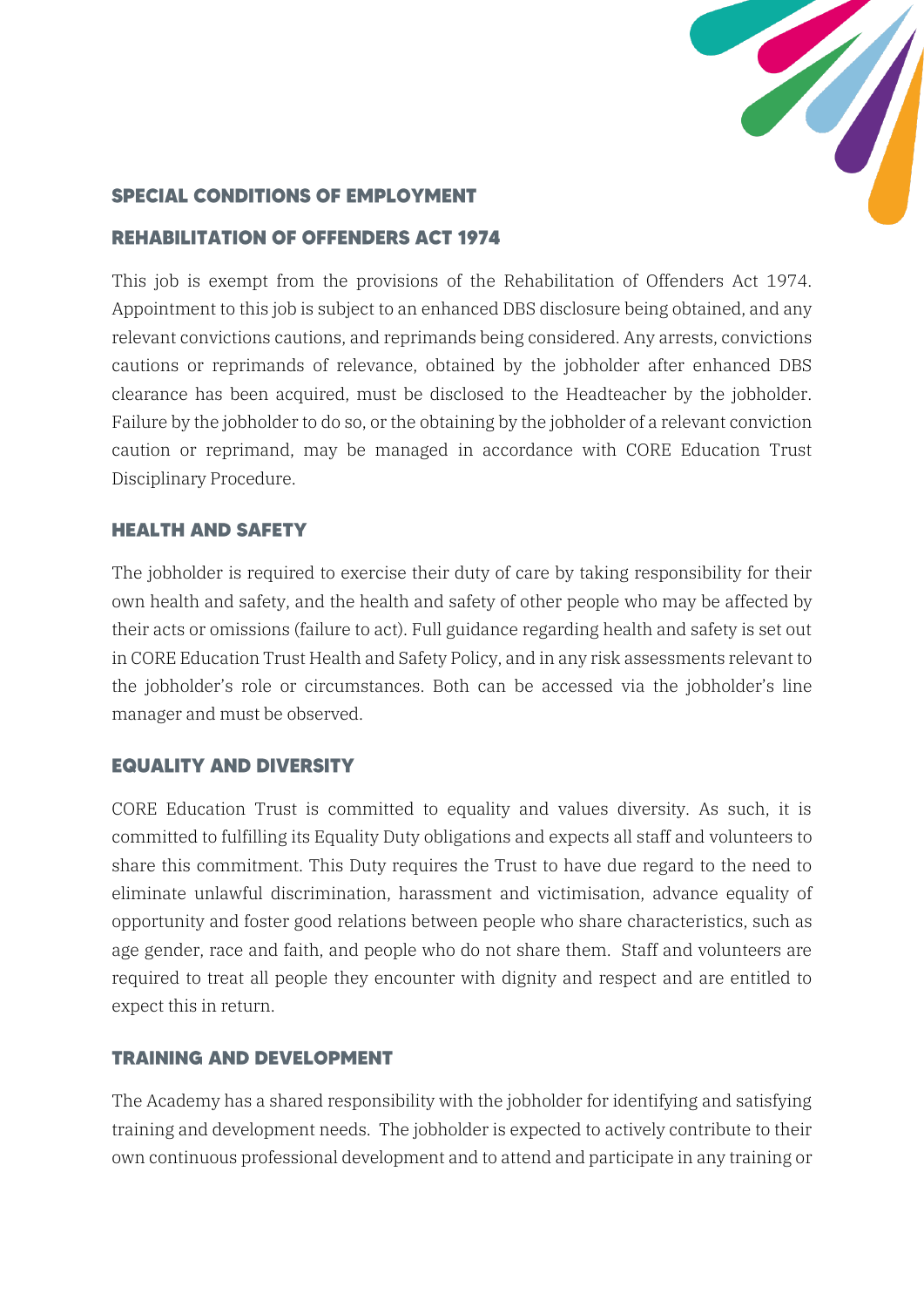development activities required to assist them in undertaking their role and meeting their safeguarding and general obligations.

# **MOBILITY:**

The jobholder may be required to transfer to any job appropriate to their grade at such a place as in the service of the Trust they may be required, in accordance with legitimate operational requirements and / or facilitating the avoidance of staffing reductions.

This job description may be subject to review and / or amendment at any time to reflect the requirements of the job. Amendments will be made in consultation with any existing jobholder and will be commensurate with the grade for the job. The jobholder is expected to comply with any reasonable management requests.

CORE Education Trust is committed to safeguarding and promoting the welfare of children and young people and expects all staff to share this commitment. An enhanced DBS (Disclosure and Barring Services) Check is required for all successful applicants.

| <b>Job Description Reviewed on:</b> | January 2021 |  |
|-------------------------------------|--------------|--|
| <b>Job Description Reviewed by:</b> | Headteacher  |  |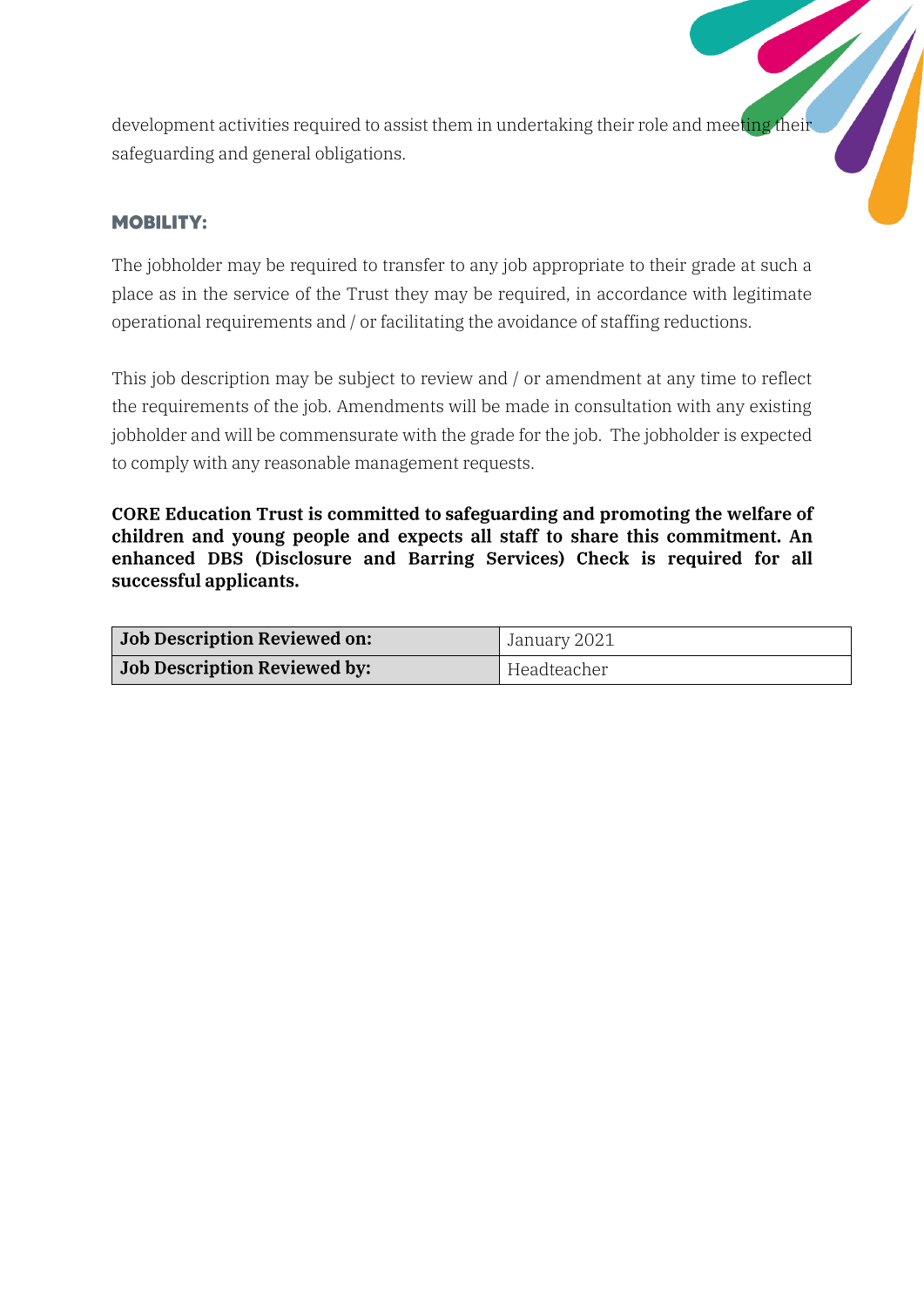| <b>Job Title:</b> | Technician (Maternity<br>Cover)                          | <b>Reporting to:</b> | Department Head  |  |
|-------------------|----------------------------------------------------------|----------------------|------------------|--|
| Salary:           | Grade 2 point $3 - 8$<br>£18,887 - £20,852 (pro<br>rata) | Location:            | Rockwood Academy |  |

CORE Education Trust is committed to safeguarding and promoting the welfare of children and young people and requires all staff and volunteers to share this commitment. All posts will be subject to a DBS clearance at Enhanced level.

The Person Specification outlines the main attributes needed to adequately perform the post specified. It is intended to give prospective candidates a better understanding of the post requirements. It will be used as part of the recruitment process in identifying and shortlisting candidates.

|                                                                                                                                                                                                                                                  | Essential | Desirable |
|--------------------------------------------------------------------------------------------------------------------------------------------------------------------------------------------------------------------------------------------------|-----------|-----------|
| <b>Education, Training and Qualifications</b>                                                                                                                                                                                                    |           |           |
| At least a C grade in English Language, Science and                                                                                                                                                                                              | X         |           |
| mathematics (GSCE's).<br>Professional Laboratory experience                                                                                                                                                                                      |           | X         |
| Health and Safety Certification                                                                                                                                                                                                                  |           | X         |
| Experience, Knowledge, Skills and Competencies                                                                                                                                                                                                   |           |           |
| Experience of working in a school environment<br>Able to understand and implement particular<br>strategies and methods to help pupils to improve<br>their learning and enjoyment of learning<br>Awareness of safety issues as appropriate to the | X         | X         |
| post                                                                                                                                                                                                                                             | X         |           |
| <b>Personal Attributes</b>                                                                                                                                                                                                                       |           |           |
| Ability to organise and prioritise effectively.                                                                                                                                                                                                  | X         |           |
| Ability to demonstrate initiative.<br>Excellent communication and interpersonal skills with                                                                                                                                                      | X         |           |
| the ability to motivate inspire and engage.<br>A team player who is willing to take the lead when<br>required.                                                                                                                                   | X         |           |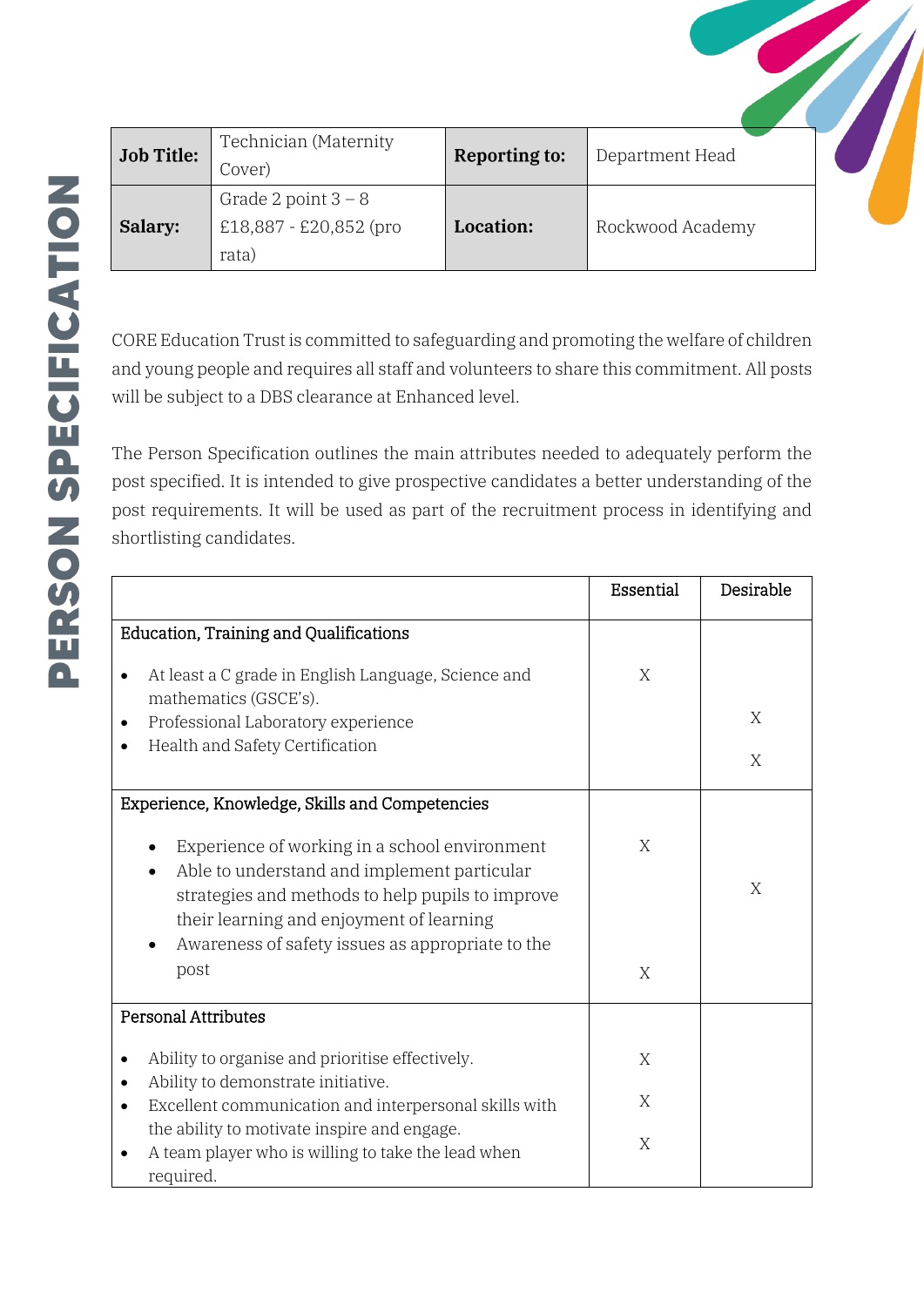| Resilience, the ability to work under pressure and be able                                                  | X |  |
|-------------------------------------------------------------------------------------------------------------|---|--|
| to meet deadlines.<br>A sense of fun and humour.                                                            | X |  |
| A commitment to CORE Education Trust vision, values,<br>aims and the objectives of its academies programme. |   |  |